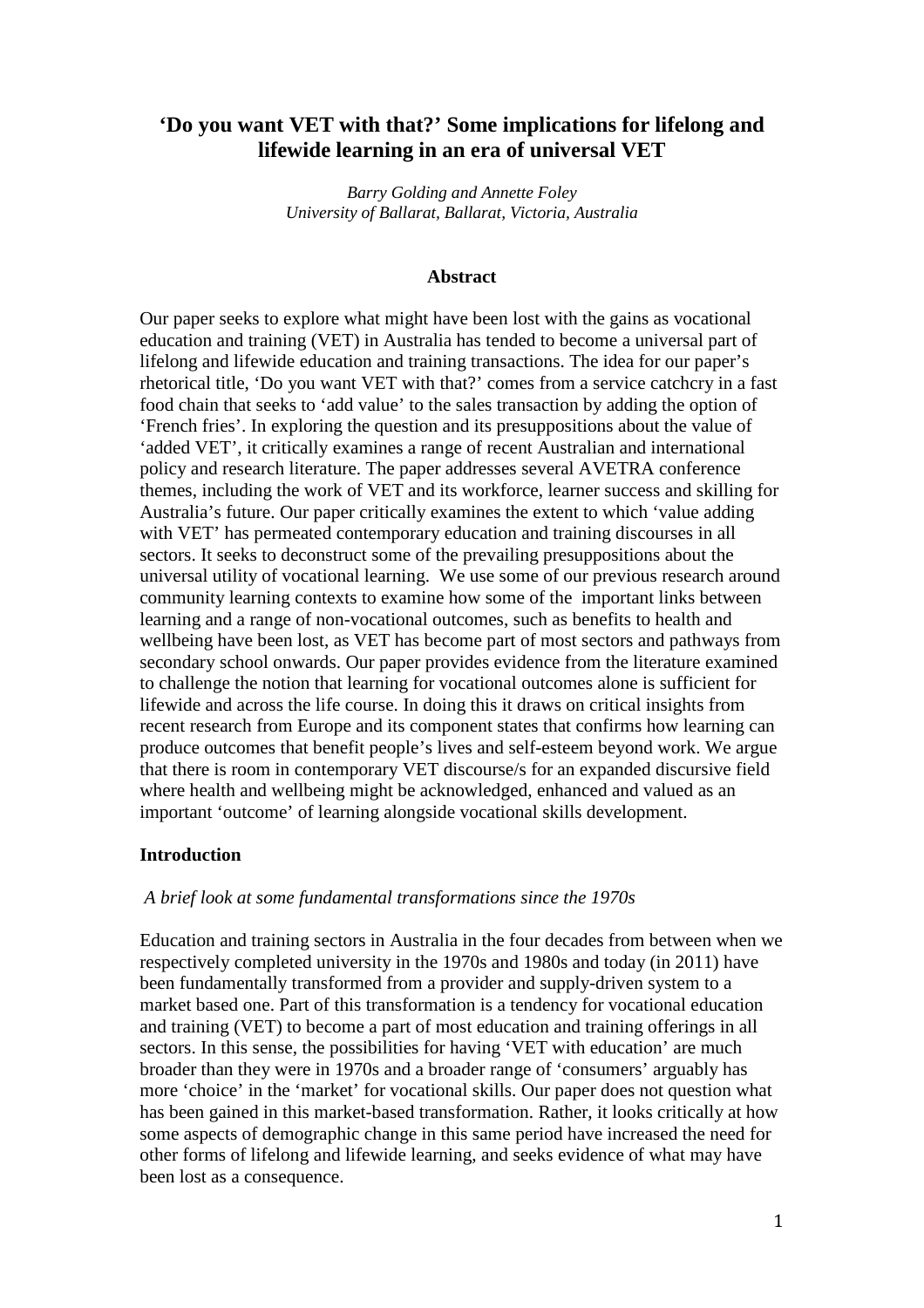Before the 1970s in Australia (Connell, Campbell, Vickers et al., 2010) and in most developed nations (Lakes & Carter, 2004) education and training was widely regarded as being largely for young people as part of preparation for life and work. It was underpinned by an expectation of school for all until age 15, a school-based technical trade and apprenticeship option (mainly for some young men), university for a relative minority and post-school paid work for most. The advent and growth of TAFE (Technical and Further Education) in Australia as a consequence of the Kangan Report (Kangan, 2004) from the mid-1970s provided a range of new and broader training and further education options that have since narrowed to a set of marketbased programs and vocational education and training (VET) providers structured around national industry competencies (Connell, Campbell, Vickers et al., 2010), but with a much broader range of sites in which Australian VET is provided. Aside from multi-sectoral universities, TAFE and private Registered Training Organisations, these sites include public and private secondary schools, paid and voluntary work, labour market programs offered both onshore and offshore as well as via the internet.

In the same period, accompanied by credential creep in a diverse range of professional and para-professional fields, there has been a proliferation of universities, now rebadged in 2011 as 'higher education', as well as a shift towards VET becoming firmly embedded in upper secondary school programs. As the further education offerings offered within universities, the 'FE' part of the TAFE acronym and also the adult and community education (ACE) sector have been diminishing in Australia, the options and sites for 'adding VET' to school, ACE, and higher education have broadened. VET now delivers a very wide range of nationally accredited, industry-oriented programs at levels from Certificate 1 to higher education degrees,

#### *Cognition, wellbeing and prolonged life beyond work*

Parallel to these gains in the breadth and depth of VET provision over four decades, it is useful to reflect on what else has changed and what might have been lost in the transformation summarized above. In the four decades since the 1970s, the main demographic change in Australia and most other nations of the world has been the significant increase in longevity with advances in medical diagnosis, prevention and treatment of previously fatal conditions. Due in part to increased longevity, but also to delayed entry and exit from the workforce, children born in 2011 will spend a far lower proportion of their adult lives engaged in paid work than when we were born in the 1950s and 1960s respectively. Aside from an increased need to make productive use of significantly more time out of the paid workforce, there is increasing interest in investigating the factors and contexts that enhance wellbeing and cognition parallel to life beyond paid work (Cooper, Field, Goswami, Jenkins & Sahakian, 2010). We identify an irony here. On one hand, people in developed nations are becoming more aware of the critical relationship between factors such as age, sex, family background and initial schooling on life outcomes (Gorard, 2010, p.357), On the other hand, there is a tendency to reduce the options for lifewide and lifelong learning other than through market and industry-based mechanisms.

Meantime most educational research, including most Australian VET research conducted through NCVER, has been directed towards reducing metaphorical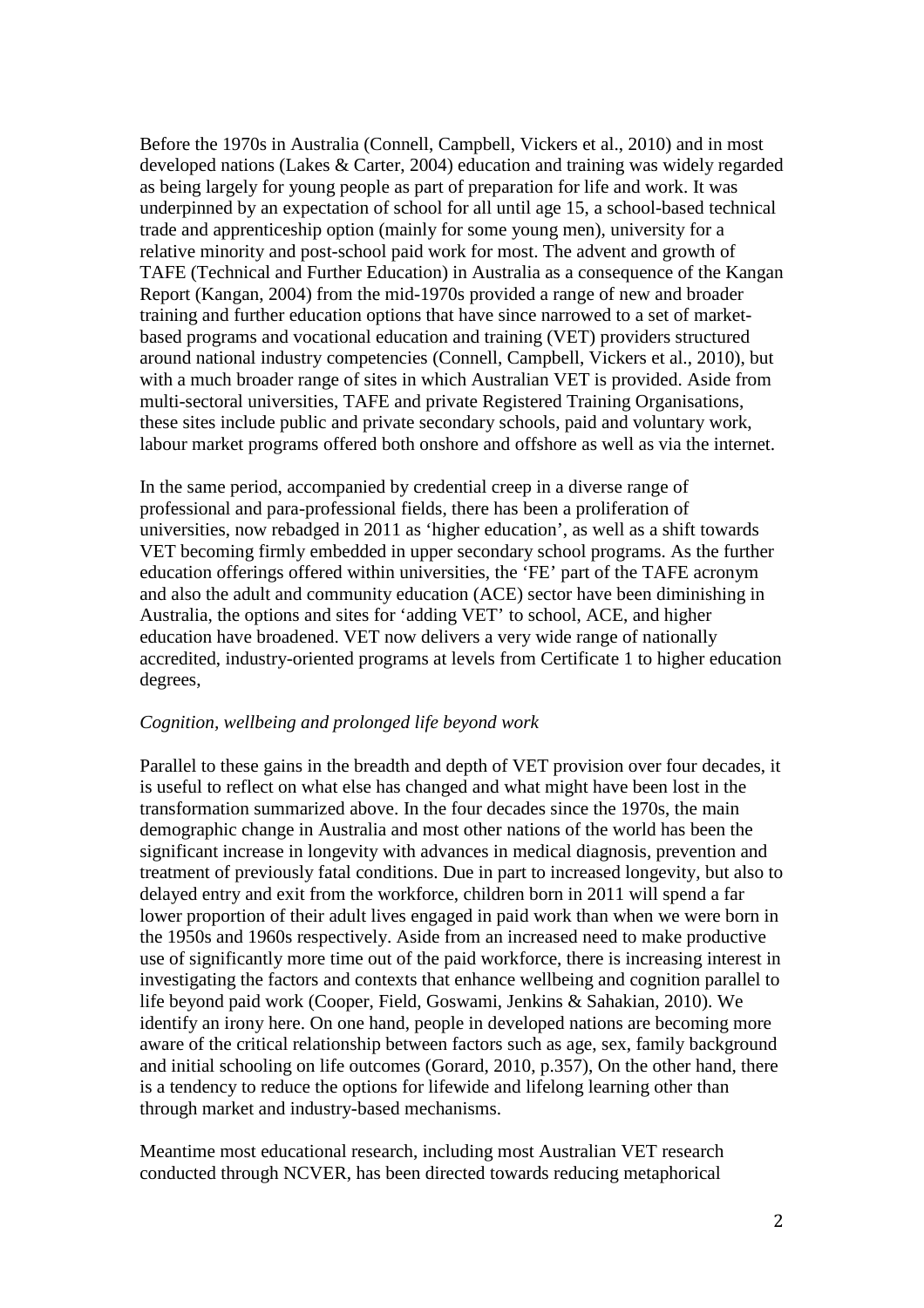'barriers' to participation, based, as Gorard observes, 'almost entirely on the selfreports of existing participants in education' (Gorard, 2010, p.355). As markets have progressively shifted the cost to participants of all forms of education and training 'from the general taxpayers to the students and their families' (Gorard, 2010, p.355), hearing why non-participants do not proceed with formal education and also why learning is not pursued beyond work become increasingly important. Gorard (2010, p.354) concludes that the most obvious barriers to learning are situational, stemming chiefly from the life and lifestyle of prospective learners. If the focus is exclusively on the half of Australian adults in work who have not completed any formal course beyond school, the question has to be raised as to how a range of factors, specifically:

… family poverty, lack of role models, a sense of 'not for us' coupled with poor experiences of initial learning can conspire to create a kind of lifelong attitude to learning, a negative learner identity. (Gorard, 2010, p.357)

On two matters the recent, international research (Cooper, 2010) is unequivocal. The first is that 'Learning through life has a critical role in unlocking a range of benefits, both for the individual and society' (Feinstein, Vorhaus and Sabates, 2010, p.308) including wellbeing, mental health and social cohesion across all age groups. The second is that 'labour-market outcomes do not depend only on qualifications and on educational attainment such as achievement in tests of cognitive skills' (Feinstein, Vorhaus and Sabates, 2010, p.310). A wide range of attributes variously called 'noncognitive skills', social and emotional skills, soft skills, personal development, and wider skills have been shown to be:

… very strong predictors of engagement in risky behaviours such as poor sexual health, engagement in antisocial behaviour, criminality, suspension from school, and drug and alcohol misuse, as well as these skills being important for positive life outcomes and life chances.

Given these recent research findings, our attempt in the balance of the paper is to use a lifelong learning research focus in Australia and elsewhere in the world to critically reflect on whether the widespread addition of VET to the post-compulsory educational mix might be enhanced post-2011 by widening the scope of VET to be inclusive of this wider set of non-cognitive skills.

#### **Learning options in Australia in 2011**

Despite the fundamental changes in VET availability, the terms Vocational Education and Training and Higher Education and particularly their acronyms VET and HE remain poorly recognized in 2011 in Australia beyond practitioners, researchers and policy makers. Most other Australians still talk about education as comprising school, university or TAFE.(Technical and Further Education), though the TAFE acronym is rarely expanded and several Australian states including Western Australia have recently dropped it altogether in favour of Polytechnics. Adult and Community Education and its acronym, ACE, are even more poorly known or understood in Australia, and ACE as a sector is effectively missing in several Australian states including Queensland. Given the tendency over the past four decades for progressively adding specific vocational competencies to most other forms of education because of its presumed universal and transferable value to people, communities, governments and the economy, it is of interest to examine why previous calls from VET academics for a similar set of skills were not pursued. Stevenson (2003, p.35), for example, noted that calls in Australia: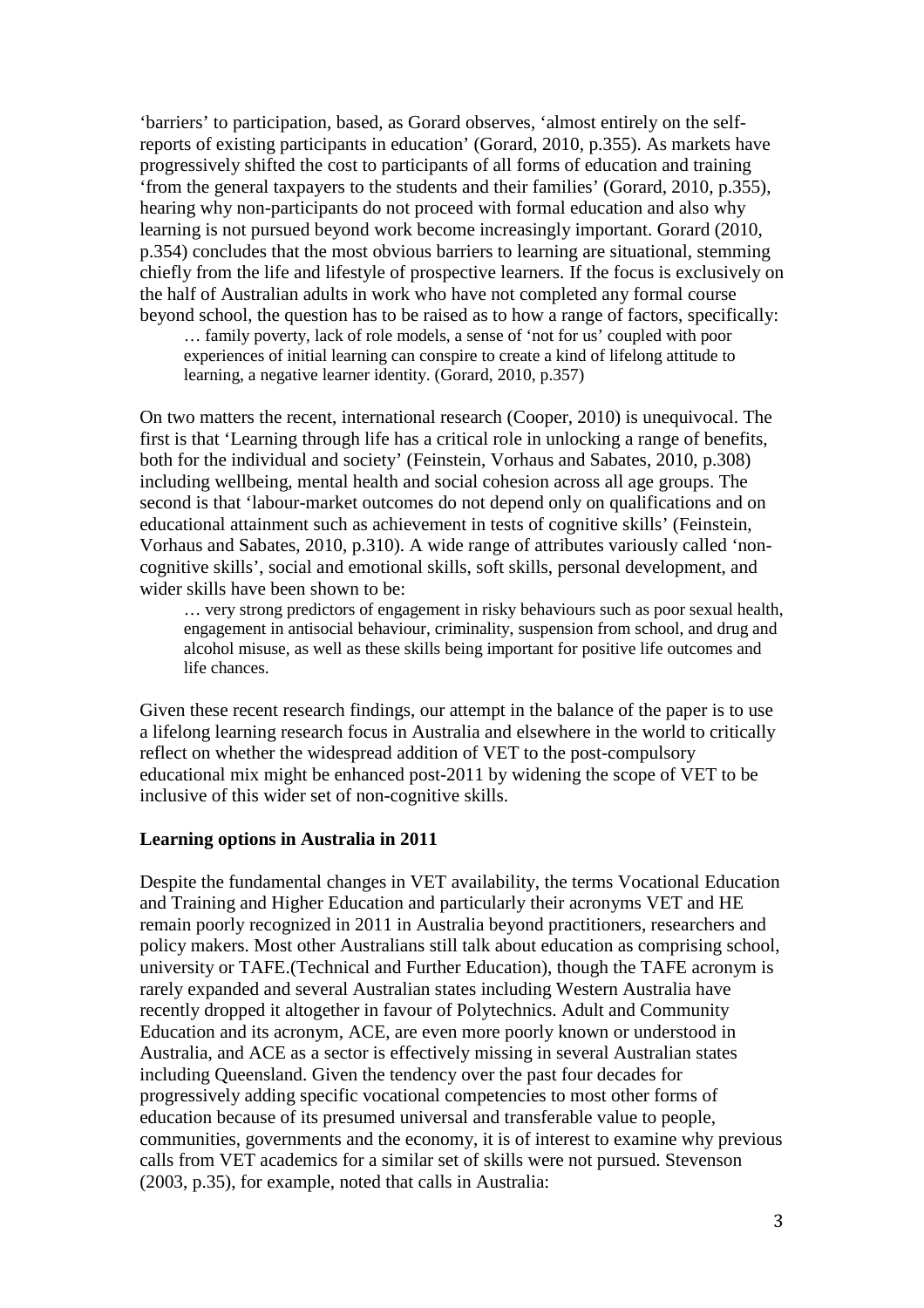… for specific competencies in the 1980s gradually became supplemented with calls for what have variously been called key, core or necessary competencies or skills … aimed at securing transfer of knowledge in changing circumstances …. [d]espite the substantial body of literature that sees the ideas of such transfer as misplaced.

Our fundamental concern, also articulated by Stevenson (2003, pp.36-37), that the use of various economic agendas to legitimate universal vocational knowledge *in the absence of other forms of learning*, 'can get in the way of individual construction of meaning. … For individuals to cope with new situations', it is false to assume humans of any age can be taught from an abstracted list of universal competencies. Rather, as Stevenson stresses (p.44), there is a need, as in all education, to proceed from the learner's perspective, situate learning, engage in understanding interrelationships, share meanings and build connections between meaning.

### **Looking for leads from elsewhere in the world**

Our wider aim in this paper is to look beyond Australia in 2011, particularly to battles currently taking place in Europe between VET and wider life skills. According to Szekely (2010, p.256), 'Europe seems to have become the scene of a tacit battle between vocational education and job-skills on the one side, and the wider holistic non-vocational education and life skills on the other', in the aftermath of the recent Global Financial Crisis (GFC) that Szekely (2010, p.256) describes as 'one of the worst economic downturns modern society has known.' Szekely (p.256) stresses that '… the problems of unemployment and poverty [were] caused by an economic recession that had little, if anything to do with education.'

Our concern applies to all sectors of initial education. We agree with Schuller and Watson (2009), writing in the UK as part of a comprehensive *Inquiry into the Future of Lifelong Learning* in the UK, that initial education does not serve as a secure foundation for lifelong learning. Schuller and Watson (2009, p.49) noted that:

… a system which achieves its immediate objectives of raising young people's qualifications, yet leaves them without an appetite to carry on learning has, failed. Too much schooling is focused on heaving students over hurdles and into the next phase of education'.

Maintaining and improving an individual's capacity to be effective in their working lives is held to be central to securing individual, local and national economic and societal wellbeing (OECD, 2000). At a national level, a common manifestation of this concern is a policy focus on developing and sustaining the competence of a skilled workforce able to maintain or improve national economic performance in an era of global competition (Billett, 2010). There is much less interest and concern about the value and nature of learning in the many aspects of life parallel to work and the increasing proportion of people's lives which will lie beyond paid work. Certainly there is agreement that in most OECD countries, birth rates are falling and the populations of these countries is aging which is providing challenges for industrial nations associated with the effects of this demographic change. An international comparative study undertaken by the German Institute for Old-Age Planning (DIA, 2005) identified that in Japan, US and European countries, the aging of the population presents similar problems to those identified in the OECD study. While these developments take a moderate form in the US, they are leading, according to the ESREA network (2009, p.1) a 'massive increase in the section of population over 60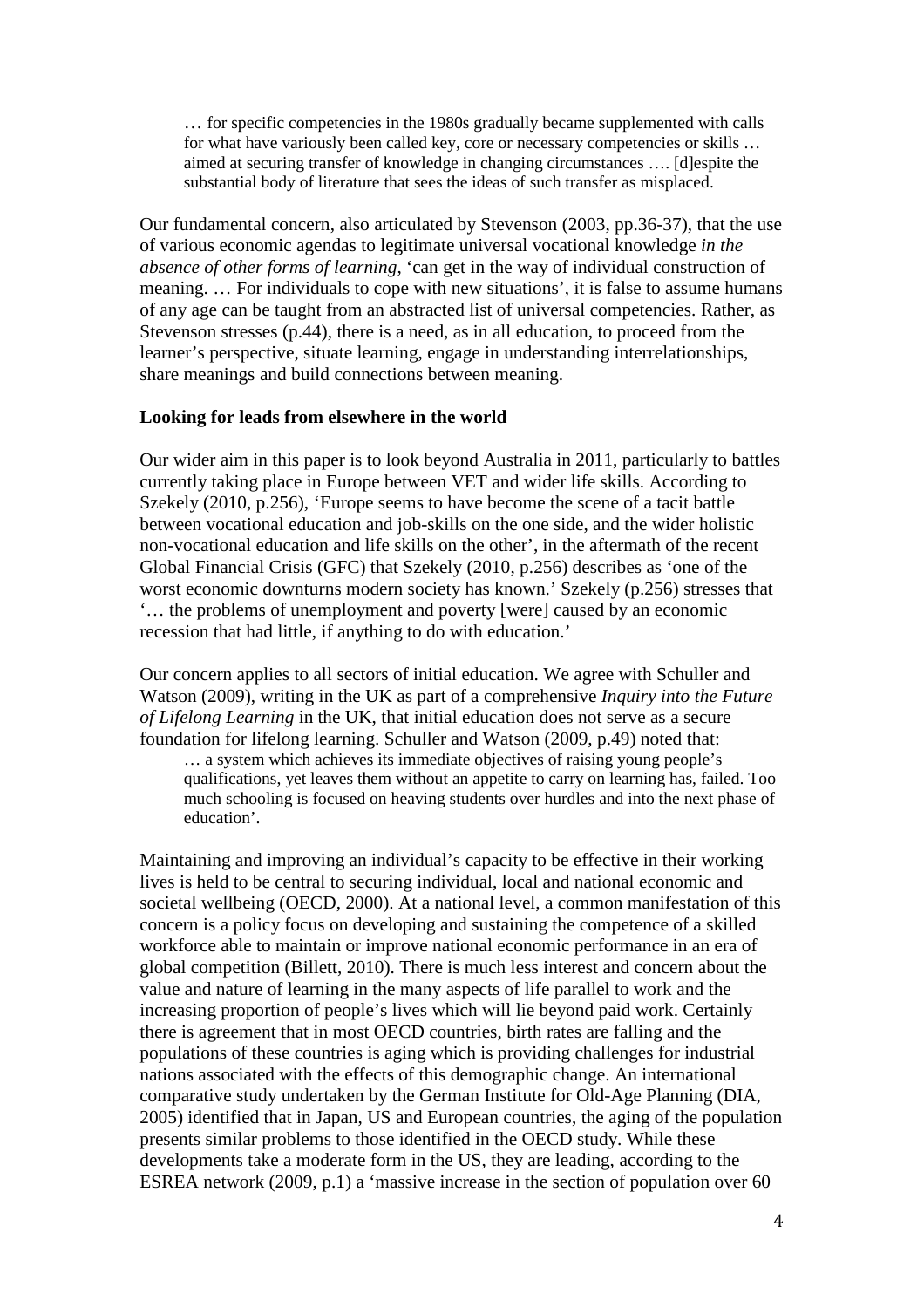years of age in that country. Currently, people over 60 make up to 17% of the population in the US, 27% in Japan, and 25% in Germany'.

For Gayonadato and Kim (2007) global population aging is characterised as '[o]ne of the greatest social challenges of the twenty-first century. … So profound is this demographic revolution that every aspect of social life and society is affected' (p.13). So too, in Australia older adults (50+) are living much longer and risk becoming further isolated through not being educated and/or not working during the information and communications revolution of the past two decades. What has made the imperative for lifelong learning essential in the past decade in particular is improved knowledge of the interaction between education and the social determinants of health. As the World Health Organisation (WHO, 2008, p.27) concluded, the 'evidence is compelling that business as usual is increasingly unfeasible. … Yet policy-making all too often appears to happen as if there were no such knowledge available.'

While knowledge of the relationship between learning and wellbeing in Australia remains poorly known, international, state-of-the-art, scientific and other evidence is now available from the UK government *Foresight* research, published in 2010 as *Mental capital and wellbeing* (Cooper, 2010), That research …

…focused on the challenges posed in a number of domains, including globalisation and associated demands for competitiveness, together with increased pressures on our working lives and the disruption of our work-life balance. In addition there are challenges from changing family structures and care responsibilities not only for children, but also for older relatives. (Cooper, 2010, p.xv)

Along with Schuller and Watson's (2009) *Inquiry into the future of lifelong learning* and its supplementary research papers, we now have evidence, albeit from a different but culturally comparable society in the UK, of the wider role learning plays in but particularly beyond work. It is arguable that VET in Australia remains largely disconnected and disassociated from these insights and debates about what Schuller and Watson (2009, p.1) describe as the intimate connection between learning and …

the achievement of freedom of choice, control over individual and group destinies, health and well-being, cultural identity and democratic tolerance. We begin from the premise that the right to learn throughout life is a human right. (Schuller & Watson 2009, p.1)

While adult learning beyond VET and higher education remains poorly known or researched outside of Australian ACE circles, ACE is known from UK research (Field, 2009, p.36) '… to be particularly effective in enhancing *the wellbeing of our most vulnerable citizens*. Nevertheless the notion of education involving context, and cognitive structures that adults bring to their learning, including through informal settings is gaining ground. Forrester and Payne (2000, p.3), for example, argue that adult learning in a formal setting is problematic because of the inability of formal providers to engage with different learning styles and individual differences. They argue that with a lack of context and meaning around learning, adult learners loose enthusiasm. Billet more recently looked at the notion of lifelong learning for adults and subjectivity. For Billet (2010), what is at the heart of effective work and learning practices:

…is the conduct of work that is salient and meaningful for individuals' sense of self and identity, and its effective conduct is increasingly essential to maintaining and developing workplaces' capacities in the turbulent and globalised contemporary work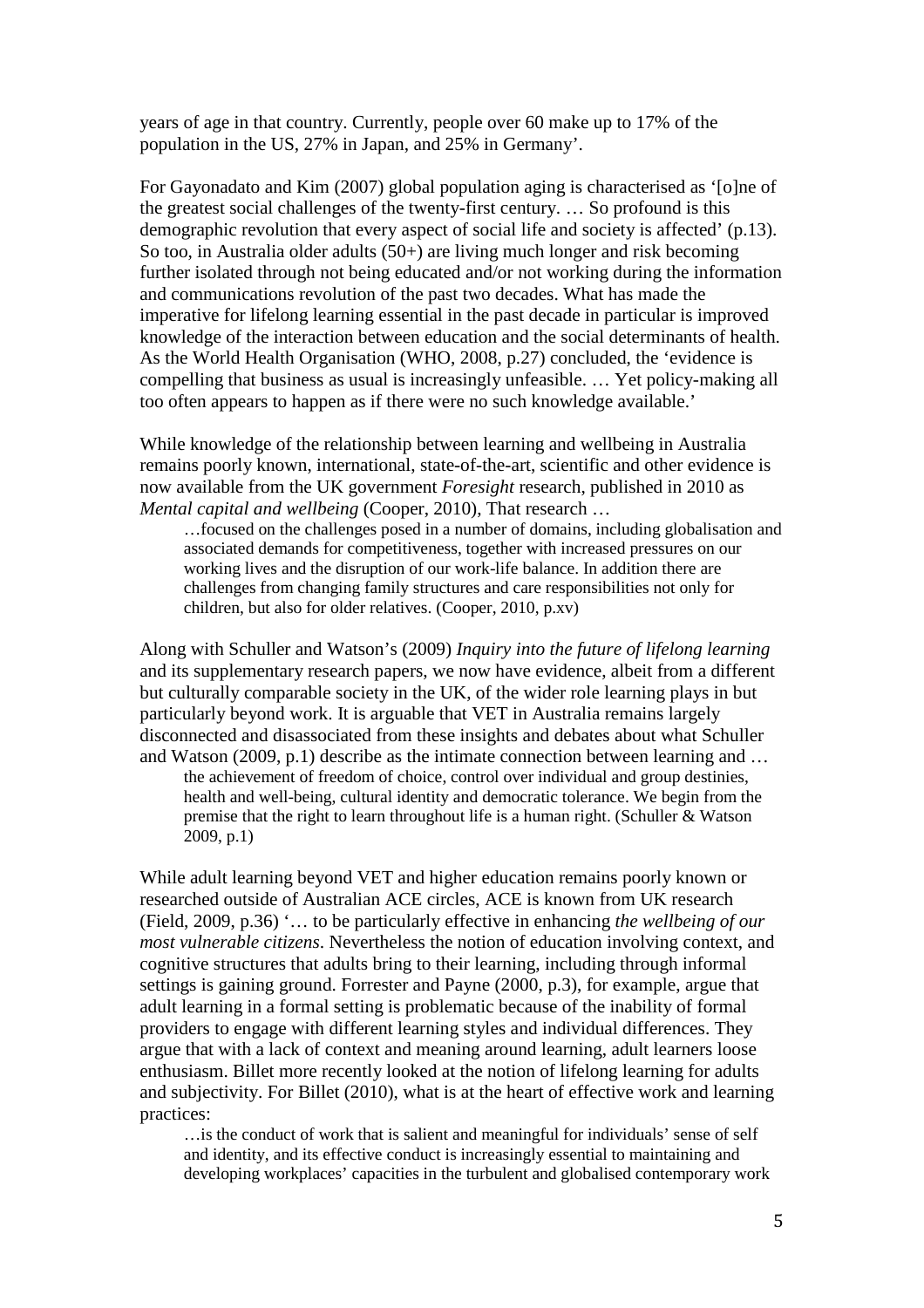context … In effect, the mobilisation of self seems to be core…Yet, this empowerment [of self] will not be directed just to reflecting government and employer's goals, if at all. It is most likely to be enacted in individual's interests: their goals, interests and sense of self, (pp.13-14).

Research undertaken by the Centre for Research and the Wider Benefits of Learning at the University of London (2008, p.19) looked at learning and its associated benefits to individuals and more generally to society as a whole. Findings from this research clearly indicate that people attending adult education classes take more exercise and display greater awareness of self. The research findings show strong evidence that:

Participation in adult education contributes to positive changes in behaviours and attitudes, for example increased civic participation and more healthy living …[L]earning can promote societal cohesion and strengthen citizenship. Such a system can extend and deepen social networks and support the development of not only shared norms but the values of tolerance, understanding and respect.

Holmes, (2008 pp.2-3) contends that, when addressing Australia's national policy imperatives around lifelong learning and adult education:

It is beyond dispute (and possibly at risk of being under‐appreciated because it has been for so long a commonplace of political rhetoric) that education is the single most important contributor to individual and social wellbeing and to a country's economic success. Lifelong learning must therefore assume its fundamental role in helping to deliver the economic, cultural, social, health and environmental outcomes that Australian governments are seeking to achieve.

All our major national policy imperatives express a lifelong learning requirement, and enjoin all citizens and institutions to cooperate in their realisation. The Australian government must act to support and resource adult and community education providers because they have a proven capacity to enable people of all ages and abilities to acquire new knowledge, develop new skills and to grow in their civic responsibilities**.** 

Supporting the value of adult learning in a European context, the Commission of European Communities (2007) presented an Action Plan for adult learning that incorporated a focus on individuals who are disadvantaged because of low literacies. These included migrants, older people, those with a disability and women. The Commission's approach was set on the premise that adult learning was no longer a point of discussion, and that adult education opportunities would address problems associated with the persistently high numbers of early school leavers, the problem of poverty and social isolation and the integration of migrants into society. We have previous argued that 'Australia would do well to look to Europe to develop policies that include agency around discourses of equity, inclusion, health and wellbeing and not just a de-facto education system that is valued only for vocational outcomes and competencies' (Golding & Foley, 2010, p. 9).

## **The benefits of learning beyond work**

Lifelong and lifewide learning are important for all adults, but particularly for adults who are not in paid work, including the growing proportion of older adults as a consequence of population aging. Knipsheer (2004, pp.192-193) identifies a split between the 'adult working world' and the world 'of older people' linked to the advent of industrial capitalism. In this split, Knipsheer suggest that 'human value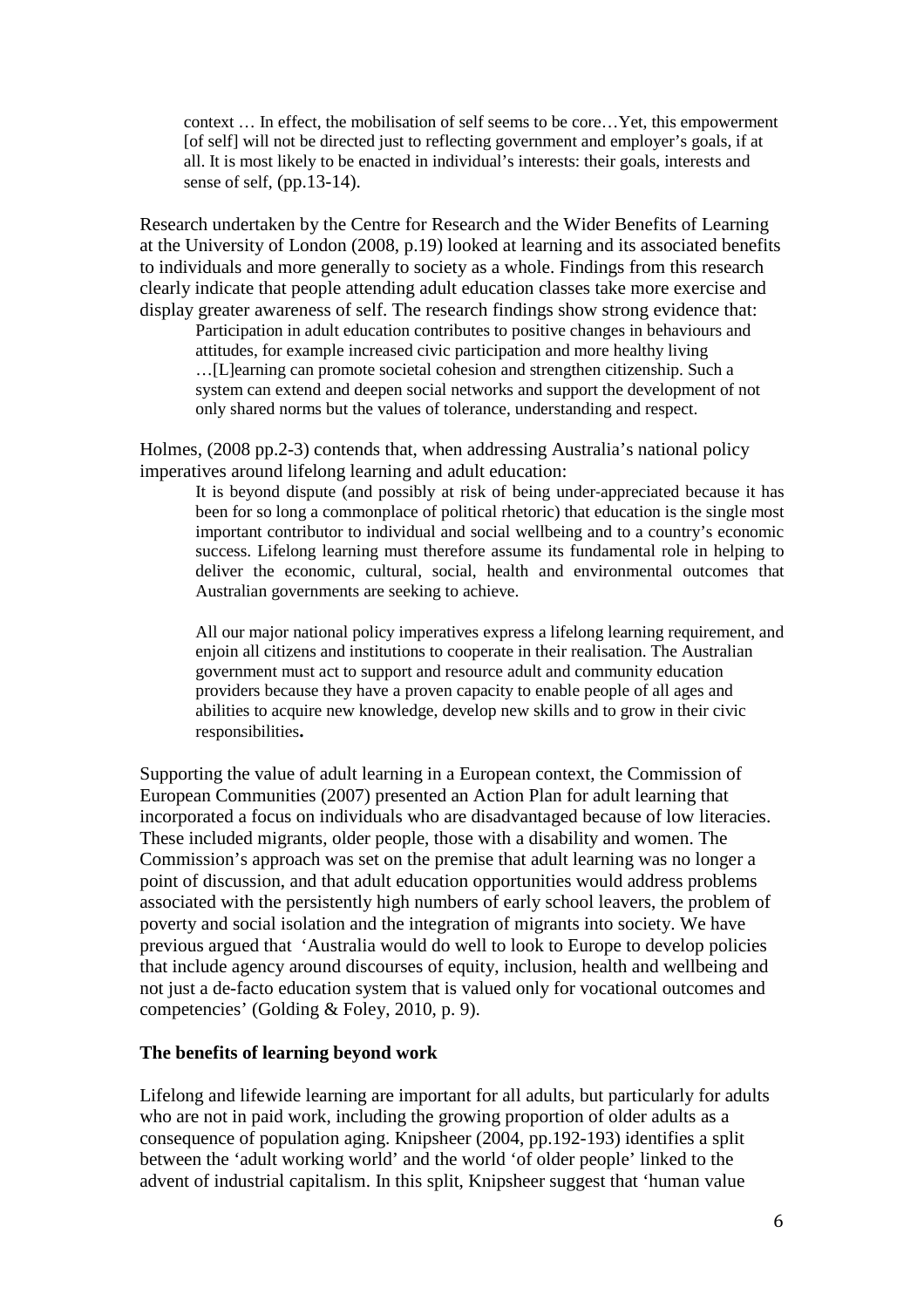became equated with productivity, and at the same time, retirement was institutionalized as a symbol of non-productivity'. In this split, adults in work tend to be subject to a demanding work setting and pressures to take on more roles, skills and training. By contrast people, not in work live in an ambiguous world characterized by a 'strange mixture of leisure, self-interest, volunteering and material and emotional need' (Knipsheer, 2004, p.193). Being retired, not in the paid workforce or unemployed are not easy to learn about. Nor are the necessary attitudes and skills required for leisure, volunteering and meeting much changed and often difficult material and emotional needs, at prime age and particularly in retirement.

In particular, learning other than vocational learning, can be a way for people not in paid work to address the social determinants of health (WHO, 2003). Aside from unemployment itself, these determinants include social exclusion, difficult early lives, stress, inadequate food and substance abuse. Learning, even for people in work, can be an important way of addressing these same determinants, giving an interest, activity and identity aside from work and home: in effect allowing people to re-create their lives and identities beyond paid work. Jarvis (2008), in the context of a discussion about lifelong learning, suggests that the very result of learning changes a person, allowing them to be more experienced, grow and develop. 'Learning, then is both a human and social necessity and through it human beings learn to be and to be members of the wider society' (p.16).

Griffin (1999), when looking at lifelong learning and its importance in social democracy, suggested that there have always been problems when understanding lifelong learning as an object of public policy in the same way as other categories of education. Griffin notes that: 'The most obvious of these is the fact that whereas education can be compelled with public sanctions, lifelong learning cannot' (p.330). For VET these public sanctions come in the form of defining and measuring learning outcomes and skills acquisition. The measurement of outcomes in-line with education policy becomes more problematic when looking at policy in relation to lifelong learning. The problem lies with defining education outcomes around health and wellbeing measurements and not necessarily or always around vocational or work skills. The role of the state for implementing and determining policy is fundamental to the understanding that lifelong learning is a form of education, and that this requires a shift for governments around policy making to formulate policy strategy/imperatives.

While Australia prides itself on being a democratic and culturally diverse society, we agree with Holmes (2008), when referring to adult community education that within this broad characterisation of Australia lies a marginalised Australia that comprises…

[C]itizens who are poorly educated, disconnected from the labour market, alienated from the broader community and denied opportunity… It is timely to refocus on the question of how to implement lifelong learning (p. 2).

For Australia to recognise the value of lifelong learning we conclude it is time for the Australian government to develop policy that recognises the fundamental role of ACE that has an important contribution in delivering economic benefits around health, wellbeing, community and social benefits.

We acknowledge that while learning can provide or smooth a passage from unemployment to employment for some adults, vocational education and training on its own is insufficient and sometimes inappropriate. Offering vocationally oriented re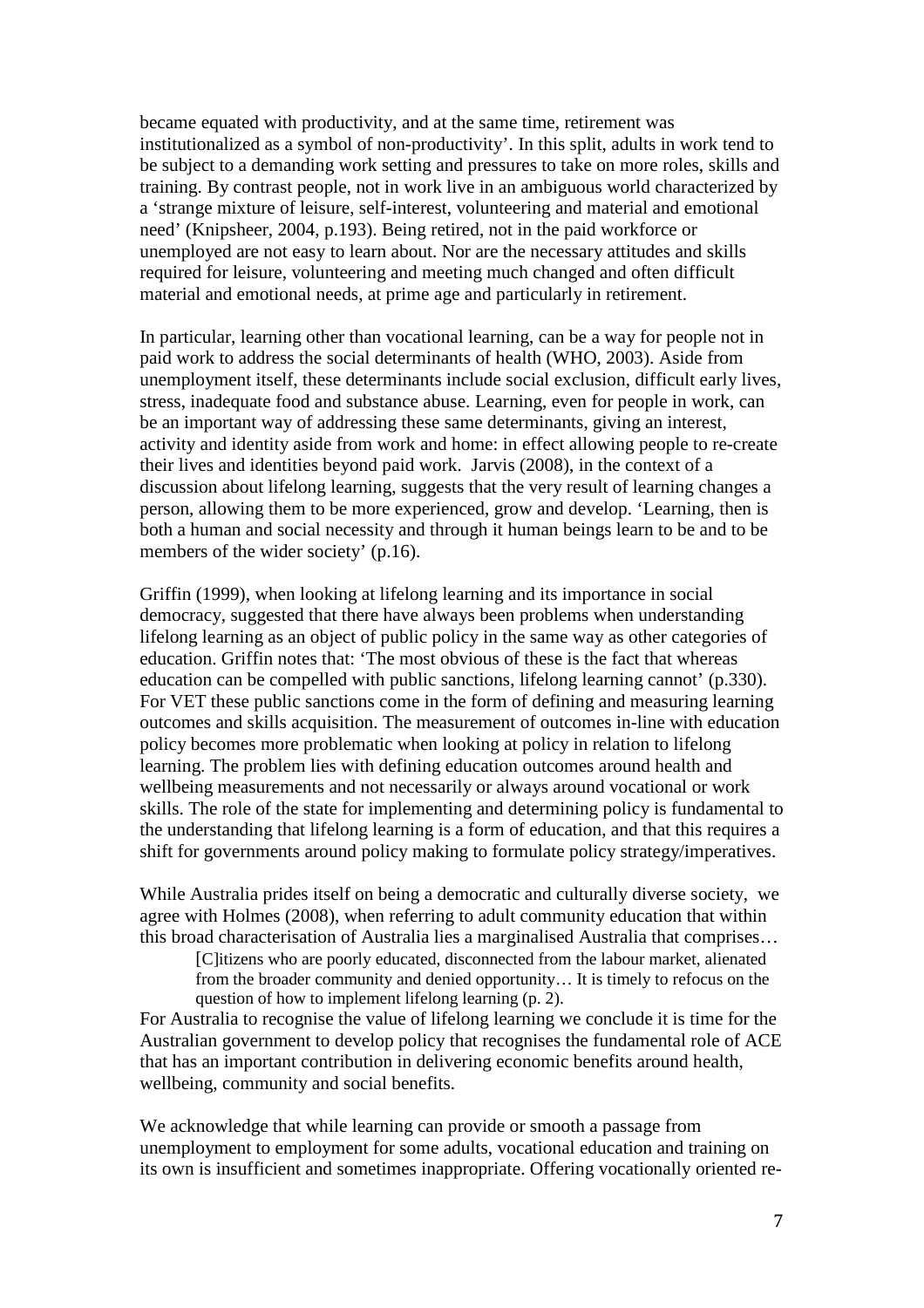training programs which come with the promise of work and that do not actually produce work can be cruel for those wanting work and unable to secure it, and irrelevant for those unable to work for whatever good reason aside from a lack of vocational skills. Our argument is centred on the importance of lifelong and lifewide learning for creating opportunities in peoples lives. We support Jarvis (2008, p.33) when he suggests that education:

… captures something quite deep in the human psyche which is the desire for a better/perfect world. And learning both in and beyond education [and vocational outcomes], is the driving force of the human being. We are the result of our learning and so, in an oversimplified form, is our society.

## **Conclusion**

We conclude that there is a desperate need in Australia to learn from what is happening elsewhere in the world and ask a different or parallel question to 'Do you want VET with that?' and ask 'Might you also want ACE with that, or instead?' In some ways, Australia's physical isolation, its tightly controlled immigration and its dependence on export of resources have protected its formal 'traditional learning cultures', as defined by Dehnbostel (2009). There are few places or sectors in Australia where learning is oriented toward the constructivist and experience-based pedagogies where the learner is the active and reflective subject. Such 'new learning cultures' Dehnbostel sees as being associated with the acquisition of a reflective capacity to act, in natural learning environments, where learning contents are not definite and where knowledge is socially constructed.

Adult education providers can be seen as possessing learning strategies that engage with constructivist theories of learning through their identified flexible and innovative learning approaches (Foley, 2011; Nechvoglod & Beddie, 2010). Adult learning strategies and flexibility enable those who are most vulnerable in the community to engage with learning through providers who:

…[C]an draw on their flexibility and innovation in the provision of courses specifically designed to meet the needs of individuals in a non-threatening environment. All these features are key elements that support positive engagement with hard to reach learners' (Nechvoglod & Beddie, 2010 p.49).

Formal, mainly instructional learning at school, then university, TAFE or work in approximately equal proportions, have become the norm in Australia. Arguably these forms of educational provision do not cater for the vulnerable or hard to reach learners in our society. We go further than arguing that lifelong and lifewide learning opportunities are not on the educational policy radar. We contend that they are effectively missing in practice in many Australian towns, neighbourhoods and communities. For the main part there is sufficient support and commentary both here in Australia and in European countries to suggest that there is a mutually beneficial association between, lifelong learning, societal and health benefits (Field, 2005). The associated implications that these benefits raise for policy directions in Australia, we argue, require considerable attention and further national research, in the style of Schuller and Watson (2009) and Cooper et al. (2010).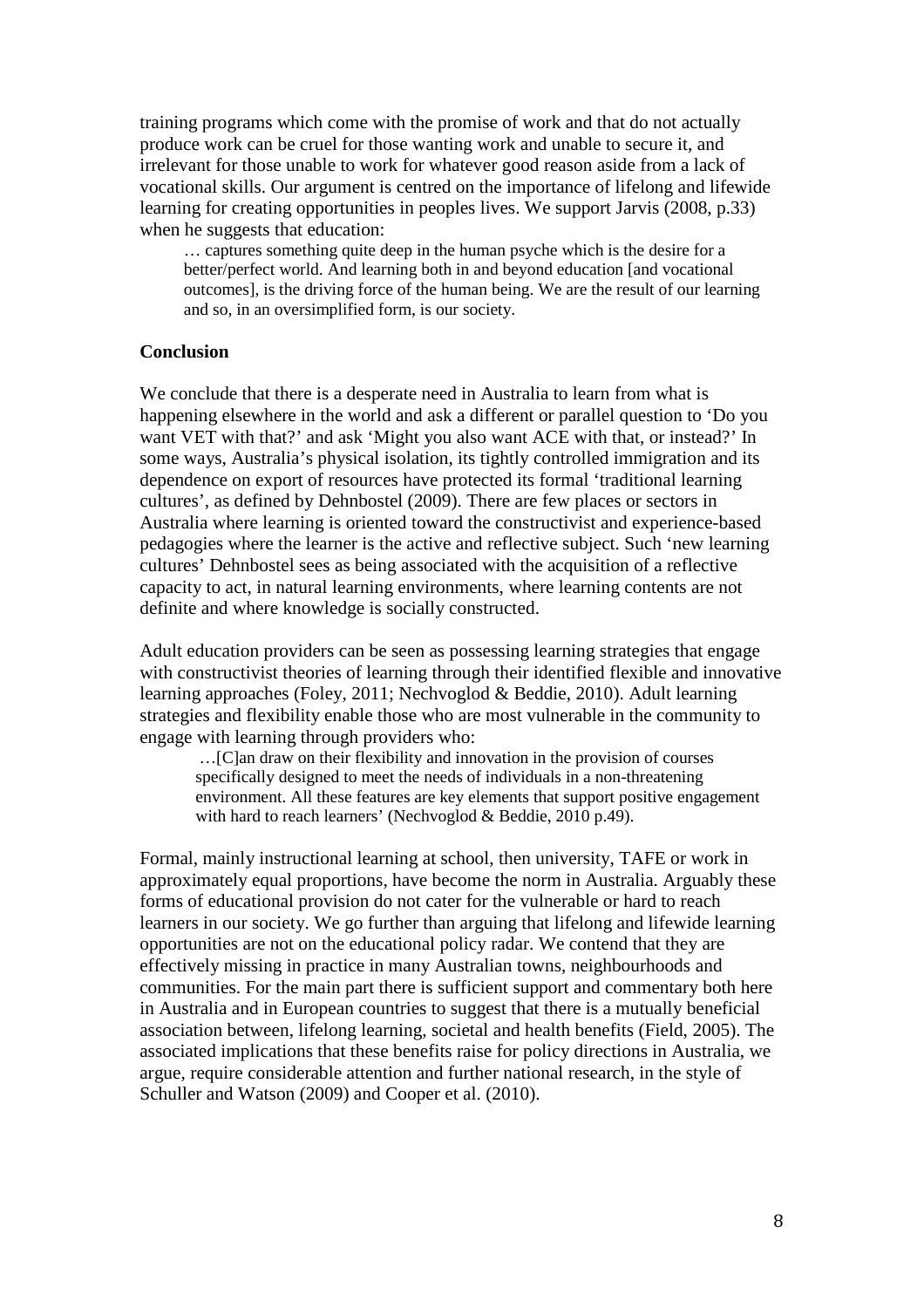#### **References**

- ACSF (2008). *The Australian Core Skills Framework*. Canberra: Department of Education, Employment and Workplace Relations.
- Billett, S. (2010). 'Lifelong Learning and Self: work, subjectivity and learning'*. Studies in Continuing Education*, 32:1, 1-16.
- Centre for Research on the Wider Benefits of Learning. (2008). *The Social and Personal Benefits of learning*: *A summary of the key findings*. University of London.
- Connell, R., Campbell, C., Vickers, M., Welch, A., Foley, D., Bagnall, N. & Hayes, D. (2010). *Education, change and society* (2<sup>nd</sup> ed.). South Melbourne: Oxford.
- Cooper, C., Field, J., Goswami, U., Jenkins, R. & Sahakian, B. (2010). *Mental capital and wellbeing*, Wiley-Blackwell, Oxford.
- Dehnbostel, P. (2009). 'New learning strategies and learning cultures in companies', in R. Maclean & D. Wilson (eds.) *International handbook of education for the changing world: Bridging academic and vocational learning,* 6: 8, 2629-2645.
- DIA (2005). Alterung und Erwerbstatikeit im internationalen Vergleich. http://www.dia-vorsorge.de/downloads/df010214.pdf

European Society for Research on the Education of Adults (ESREA) (2009). *Education and Learning of Older Adults,* ESREA.

- Feinsten, L., Vorhaus, J. & Sabates, R. (2010).'Learning through life: Future Challenges', in C. Cooper, J. Field, U. Goswami, R. Jenkins, & B. Sahakian *Mental capital and wellbeing*, Wiley-Blackwell, Oxford, 307-342.
- Field, J. (2009). *Wellbeing and happiness*, Inquiry into the future of Lifelong Learning Thematic paper 4. Leicester, NIACE.
- Field, J. (2005). 'Social capital and lifelong learning', *The Encyclopedia of Informal Learning*, www.infed.org/lifelonglearning/social\_capital\_and\_lifelong\_learning.htm.
- Foley, A. (2011). 'Vocational education and training manager discursive practices at the frontline: Alternative possibilities in a Victorian setting'. *Education Management Administration and Leadership,* 39:1, 105-121.
- Forrester, K. & Payne, J. (2000). 'Trade union modernisation and lifelong learning' *Research in Post-compulsory Education*, 5: 2, 153-171.
- Gayondato, T. & Kim, M. (2007). 'Policy framework on training for reskilling of older workers through specialised TVET programs', in T. Karmel & R. Maclean (eds.), *Technical and vocational training in an aging society: Experts meeting proceedings*. Adelaide: NCVER, 13-25.
- Golding, B. & Foley, A. (2010). *All over, red rover? The neglect and potential of Australian adult education in the community.* Adult Learning Australia conference, Adelaide, South Australia.

Gorard, S. (2010). 'Participation in Learning; barriers to learning', in C. Cooper, J. Field, U. Goswami, R. Jenkins, & B. Sahakian *Mental capital and wellbeing*, Wiley-Blackwell, Oxford, pp351-360.

- Griffin, C (1999). 'Lifelong learning and social democracy', *International Journal of Lifelong Learning Education*, 18: 5, 329-342.
- Holmes, B. (2009). *Adult and community education: Delivering on the COAG Agenda.* Manuka: Adult Learning Australia.

Holmes, B. (2008). *Lifelong learning and national policy imperatives: A policy statement on adult and community education*. Adult Learning Australia, ACT.

Jarvis, P. (2008). *Democracy, lifelong learning and society: Active citizenship in a late modern age*. Oxford: Routledge.